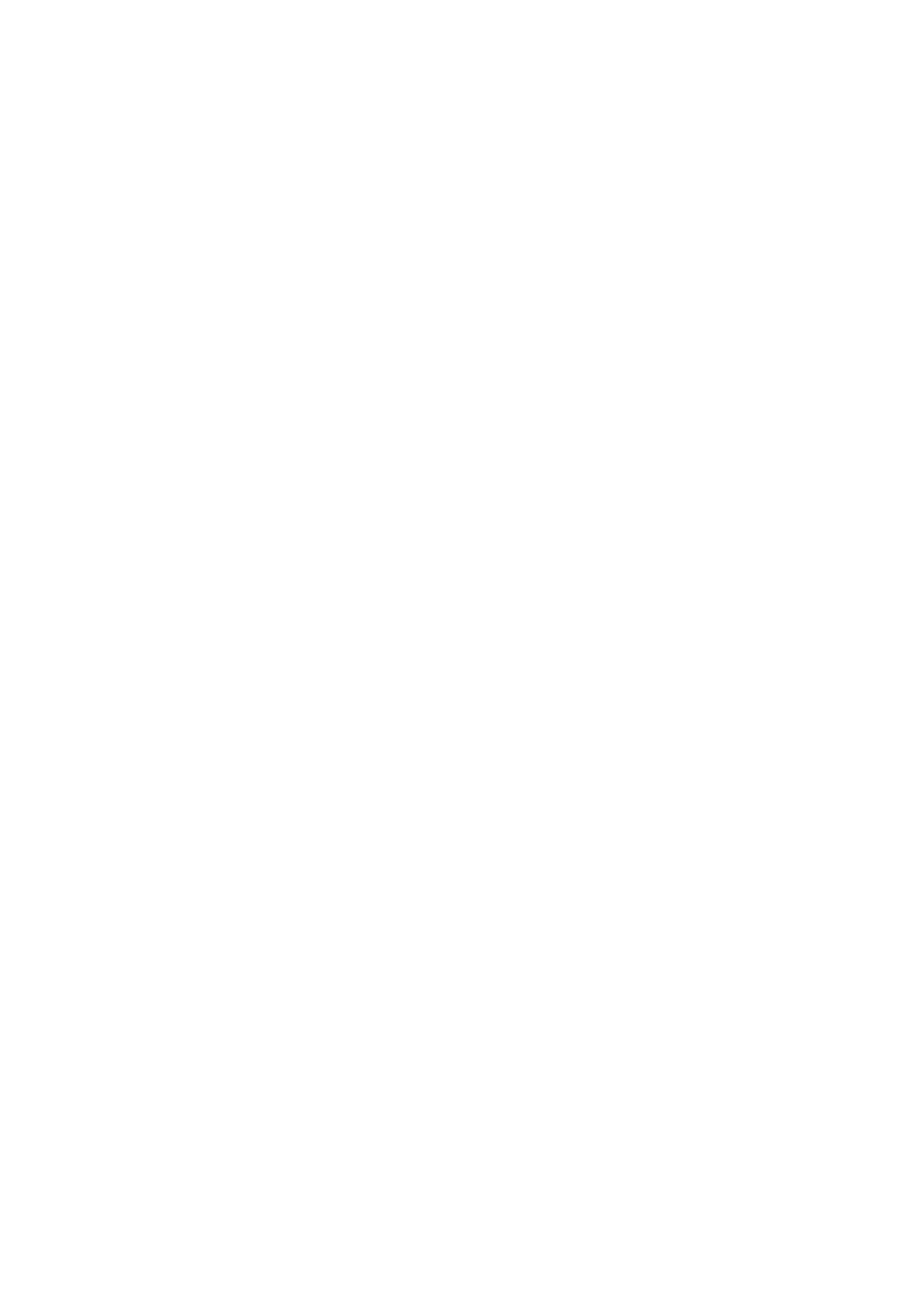

### **DRAFT EMPLOYMENT (MINIMUM WAGE) (AMENDMENT No. 14) (JERSEY) REGULATIONS 201-**

#### **REPORT**

#### **Background**

The independent consultation body, the Employment Forum ("the Forum"), conducted a review of the minimum wage during the period June to September 2017, and issued its recommendation to the Minister for Social Security ("the Minister") on 29th September 2017.

The Minister presented the Forum's recommendation as a Report to the States on 5th October 2017  $(R.113/2017)$  and notified the States that she had accepted the recommended minimum wage rates to apply from 1st April 2018, as shown in Table 1.

|                                                                        | 2017<br>£ | 2018<br>£ |
|------------------------------------------------------------------------|-----------|-----------|
| Minimum Wage (per hour)                                                | 7.18      | 7.50      |
| Trainee Rate Year 1 (per hour)                                         | 5.39      | 5.63      |
| Trainee Rate Year 2 (per hour)                                         | 6.28      | 6.56      |
| Maximum weekly offset against minimum wage for accommodation           | 78.58     | 82.12     |
| Maximum weekly offset against minimum wage for accommodation and food  | 104.76    | 109.47    |
| Maximum weekly offset against trainee rates for accommodation          | 58.94     | 61.59     |
| Maximum weekly offset against trainee rates for accommodation and food | 78.57     | 82.10     |

#### **Table 1 – Minimum wage rates – current and proposed for 2018**

The Forum was established in 1999 and its role and responsibilities are set out in the [Employment \(Jersey\) Law 2003.](https://www.jerseylaw.je/laws/revised/Pages/05.255.aspx) The Forum has a statutory duty to consult on the minimum wage and to make recommendations to the Minister regarding any future increases, taking into account the consultation responses, the economy of Jersey, and competitiveness. In accordance with a decision of the States Assembly in April 2010, the Forum must also have regard to the States' aspiration that the minimum wage should reach a figure equivalent to 45% of average weekly earnings by 2026, subject to consideration of competitiveness, jobs and the economy.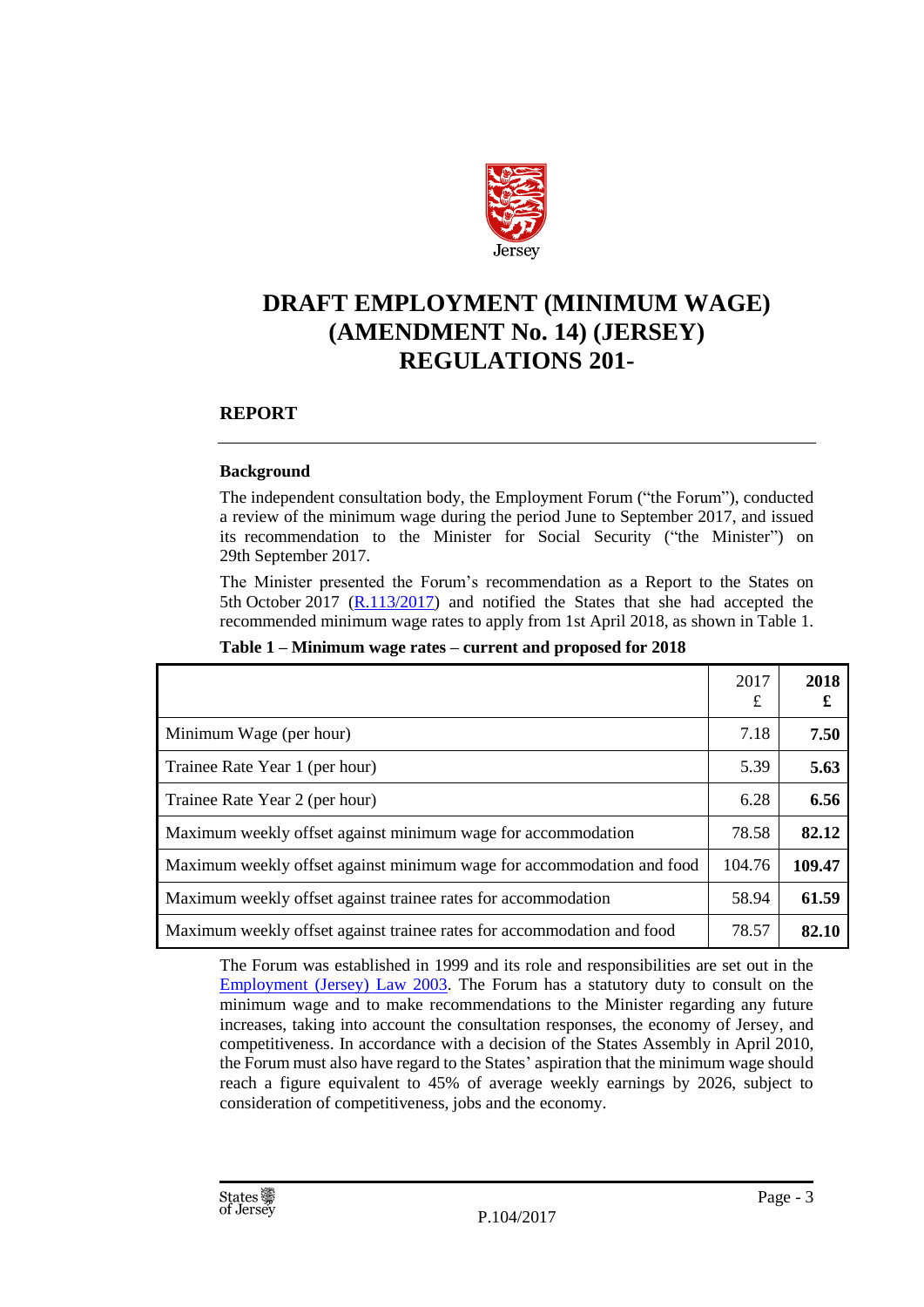The Minister accepted the Forum's unanimous recommendation for a 4.5% increase in the minimum wage. This is the biggest percentage increase in 9 years and it exceeds the latest increases in average earnings (2.6%) and the cost of living (2.5%).

#### **Draft Regulations**

Regulations relating to the minimum wage may be made under Part 4 of the Employment (Jersey) Law 2003. The [Employment \(Minimum Wage\) \(Jersey\)](https://www.jerseylaw.je/laws/revised/Pages/05.255.45.aspx)  [Regulations 2004](https://www.jerseylaw.je/laws/revised/Pages/05.255.45.aspx) ("the Regulations") ensure that an employer's ability to offset the cost or value of benefits in kind against the minimum wage is limited to living accommodation, or living accommodation with 3 meals each day. The Regulations also set a maximum value for those benefits in kind for the purpose of calculating whether the appropriate minimum wage or trainee rate has been paid.

In accordance with the Forum's recommendations, the Draft Employment (Minimum Wage) (Amendment No. 14) (Jersey) Regulations 201- would amend Regulation 9 so that, from 1st April 2018 –

- the maximum values that may be attributed to the 2 benefits in kind for the purpose of establishing whether the **minimum wage** has been paid would increase proportionately to the increase in the minimum wage rate – a  $4.5\%$ increase, and
- the maximum values that may be attributed to the 2 benefits in kind for the purpose of establishing whether the relevant **trainee rate** has been paid would be set at 75% of the maximum amounts that may be offset against minimum wage pay.

The Minister has also amended the Employment (Minimum Wage) (Jersey) Order 2007 to increase the minimum wage and trainee rates, in accordance with the Forum's recommendations, with effect from 1st April 2018. The Employment (Minimum Wage) (Amendment No. 11) (Jersey) Order 2017 was made on 20th October 2017 and will be published as R&O.109/2017.

#### **Collective responsibility under Standing Order 21 (3A)**

The Council of Ministers has a single policy position on this proposition, and as such, all Ministers, and the Assistant Minister for Social Security, are bound by the principle of collective responsibility to support the proposition, as outlined in the Code of Conduct and Practice for Ministers and Assistant Ministers [\(R.11/2015](http://www.statesassembly.gov.je/AssemblyReports/2015/R.11-2015.pdf) refers).

#### **Financial and manpower implications**

There are no financial or manpower implications for the States arising from the adoption of these draft Regulations.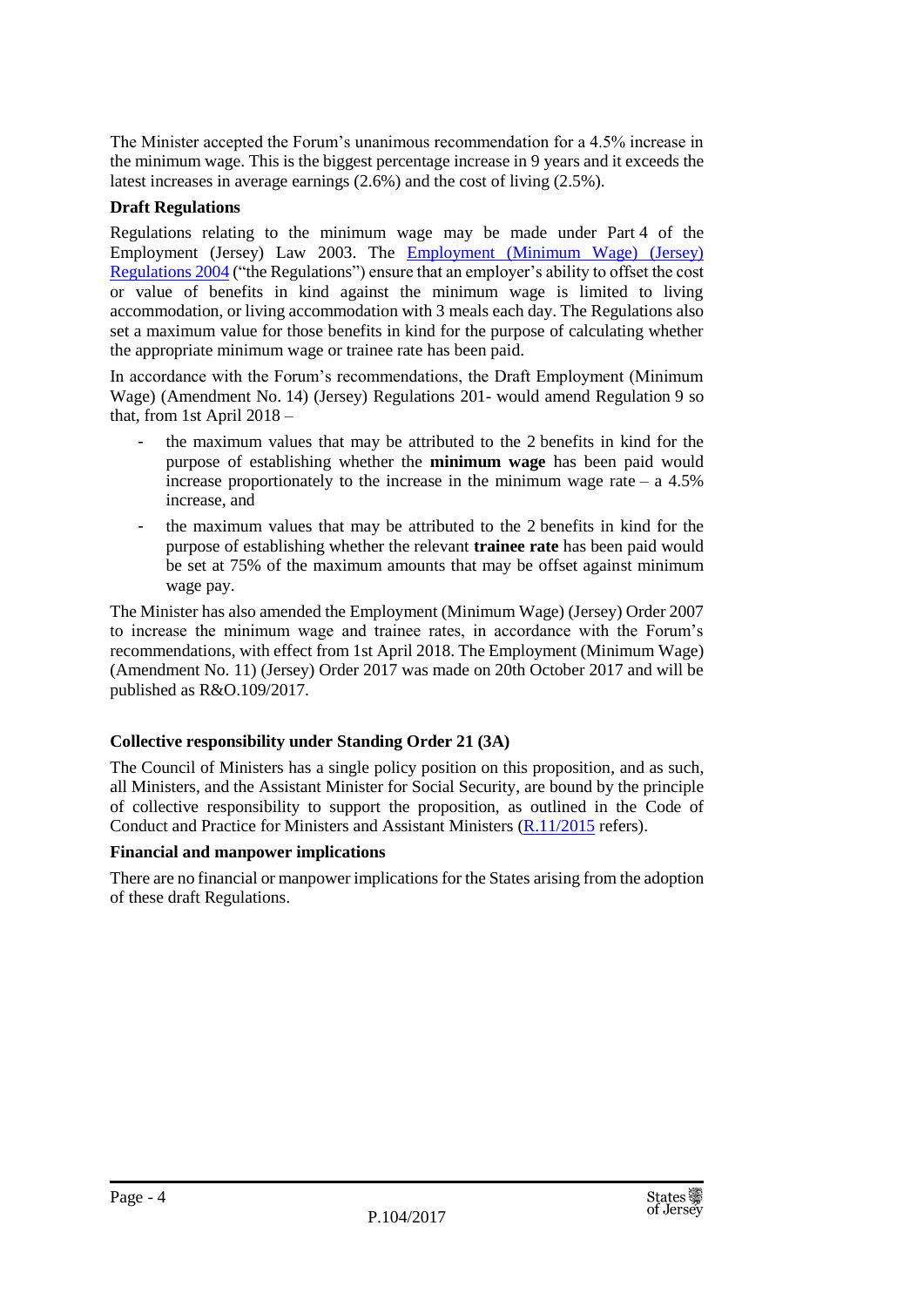#### **Explanatory Note**

These Regulations amend Regulation 9 of the Employment (Minimum Wage) (Jersey) Regulations 2004 to increase, with effect from 1st April 2018, the maximum amounts which may be offset against the minimum wage where living accommodation is provided by the employer. Where food is also provided in addition to accommodation, the maximum offset is increased to £109.47 per week or £15.64 per day, or in the case of a trainee to £82.10 per week or £11.73 per day. Where only accommodation is provided, the maximum offset is increased to £82.12 per week or £11.73 per day, or in the case of a trainee to £61.59 per week or £8.80 per day.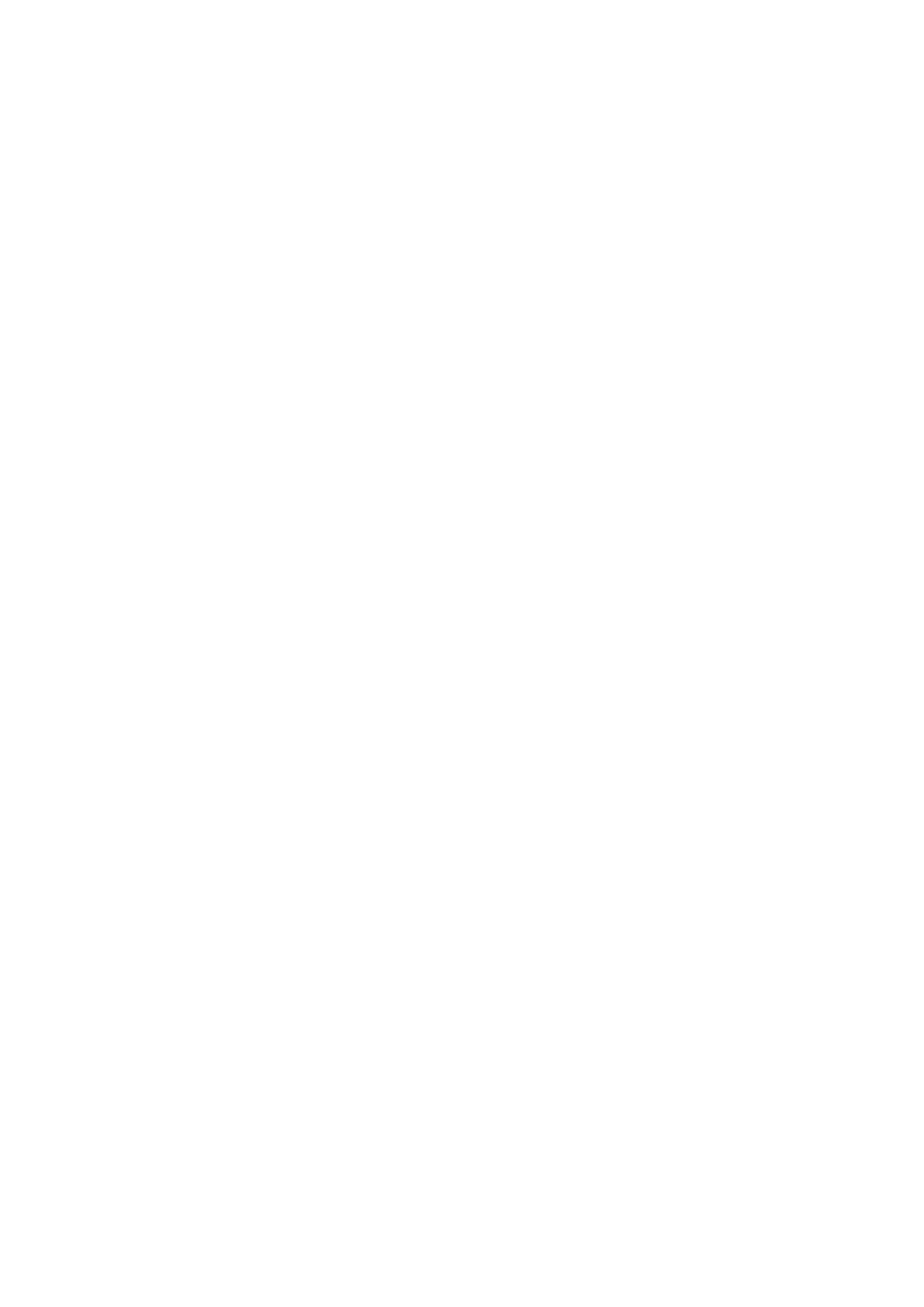

## **DRAFT EMPLOYMENT (MINIMUM WAGE) (AMENDMENT No. 14) (JERSEY) REGULATIONS 201-**

*Made [date to be inserted] Coming into force [date to be inserted]*

**THE STATES**, in pursuance of Articles 17, 18 and 104 of the Employment (Jersey) Law 2003<sup>1</sup> , have made the following Regulations –

#### **1 Regulation 9 of the Employment (Minimum Wage) (Jersey) Regulations 2004 amended**

In Regulation 9 of the Employment (Minimum Wage) (Jersey) Regulations 2004<sup>2</sup> –

- (a) in paragraph  $(1)(a)$ 
	- (i) for the amount "£78.57" there shall be substituted the amount "£82.10",
	- (ii) for the amount "£11.22" there shall be substituted the amount "£11.73";
- (b) in paragraph  $(1)(b)$ 
	- (i) for the amount "£104.76" there shall be substituted the amount "£109.47",
	- (ii) for the amount "£14.97" there shall be substituted the amount "£15.64";
- (c) in paragraph  $(2)(a)$ 
	- (i) for the amount "£58.94" there shall be substituted the amount "£61.59",
	- (ii) for the amount "£8.42" there shall be substituted the amount "£8.80";
- (d) in paragraph  $(2)(b)$ 
	- (i) for the amount "£78.58" there shall be substituted the amount "£82.12",
	- (ii) for the amount "£11.23" there shall be substituted the amount "£11.73".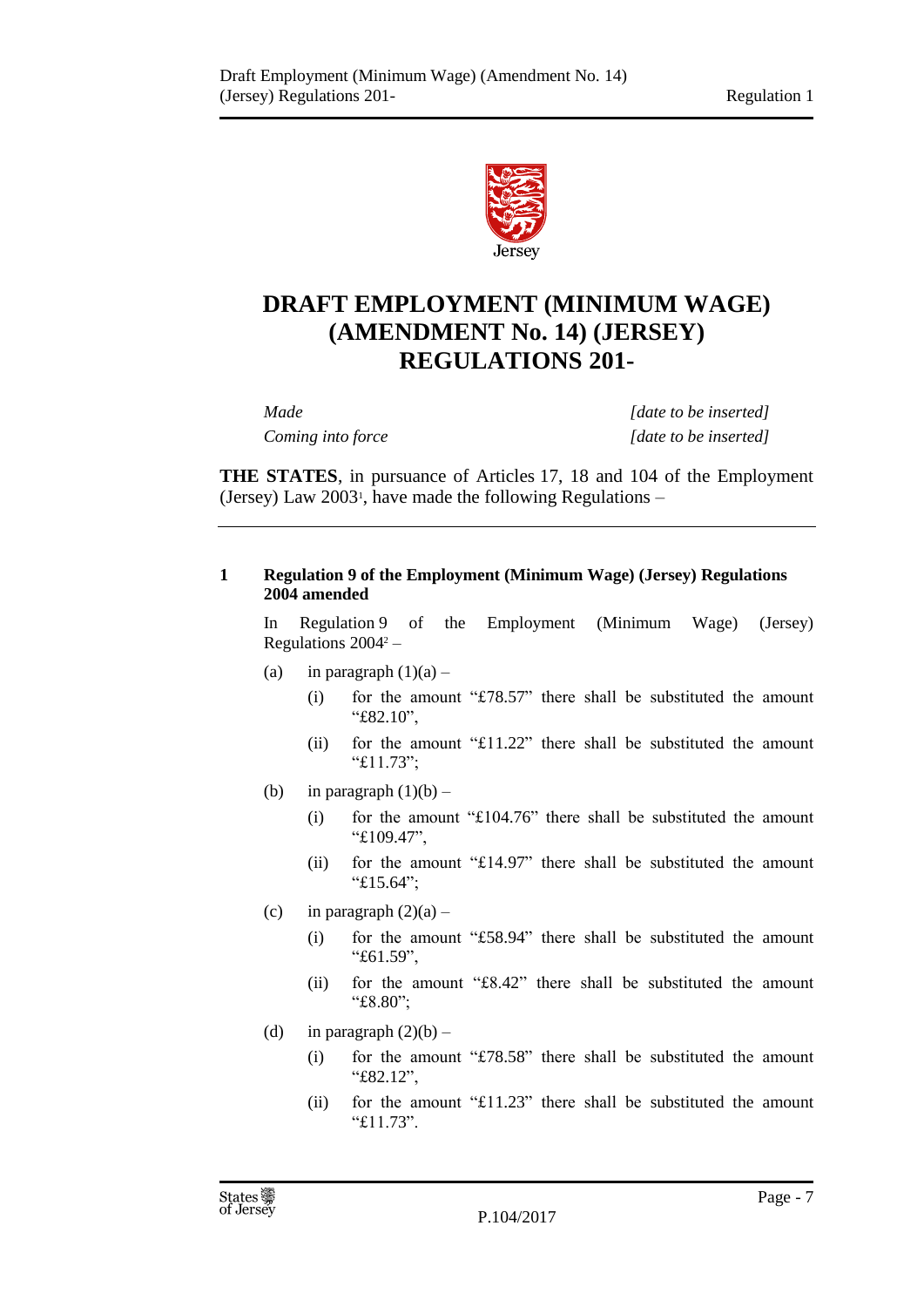#### **2 Citation and commencement**

These Regulations may be cited as the Employment (Minimum Wage) (Amendment No. 14) (Jersey) Regulations 201- and shall come into force on 1st April 2018.